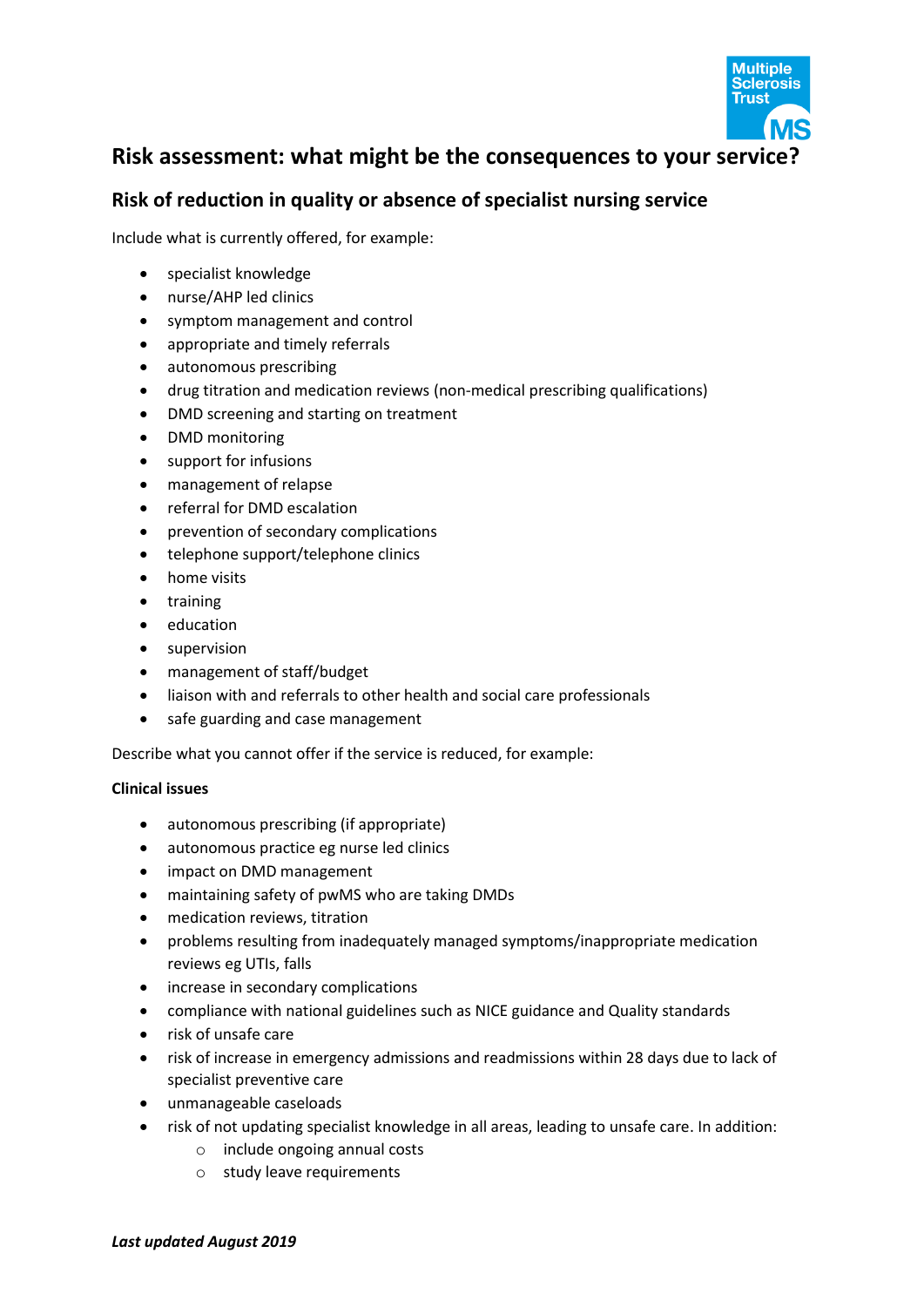

o cover requirements while training is completed

#### **Patient experience**

- Longer waiting times
- risk of inequity patients whose condition you are familiar with may more focus than patients with a condition new to you
- some pwMS will be unable to access the service either due to a lack of provision for those not on DMDs and/or a lack of ability to provide home visits or satellite clinics (or both)

#### **Management issues**

- managing/mentoring staff
- budgetary management (if any)
- education/training
- **•** clinical supervision
- liaison with local patient groups and input into courses (e.g. newly diagnosed)
- specialist advice to generalist staff eg inpatient assessments, GP support, district nurse support
- any other duties eg negotiating with commissioners
- who will take on these aspects of the role?

### **Risk of loss of specialism**

- risks to patients if there are fewer opportunities to keep up to date out of date practice, advice, medications etc
- risks to the employing organisation if there are fewer opportunities to keep up to date, for example offering best practice, failure to comply with national guidelines, potential for unsafe care and increase in costs due to increased use of emergency care and potential loss of revenue through a reduction in clinic slots (if your Trust is on a tariff system)
- risk to service of loss of existing specialist staff

### **Risks to neurology service**

- estimate increase in time required for neurologists to undertake the basics, eg one twoyearly review for every active patient in your caseload = increase of how many hours in the neurology service?
- risk of incurring fines for breaching waiting times such as 18 week referral to treatment target because of increased caseload
- what will be the impact on DMD prescribing costs of non-completion of Bluteq forms
- estimate loss of nurse-led income (link to nursing service description) from transferring these activities or increased costs to community
- risk of losing other income that neurologists might have generated otherwise
- risk of unmanageable caseload for neurologist

### **Risk of complaints**

- from patients
- from relatives